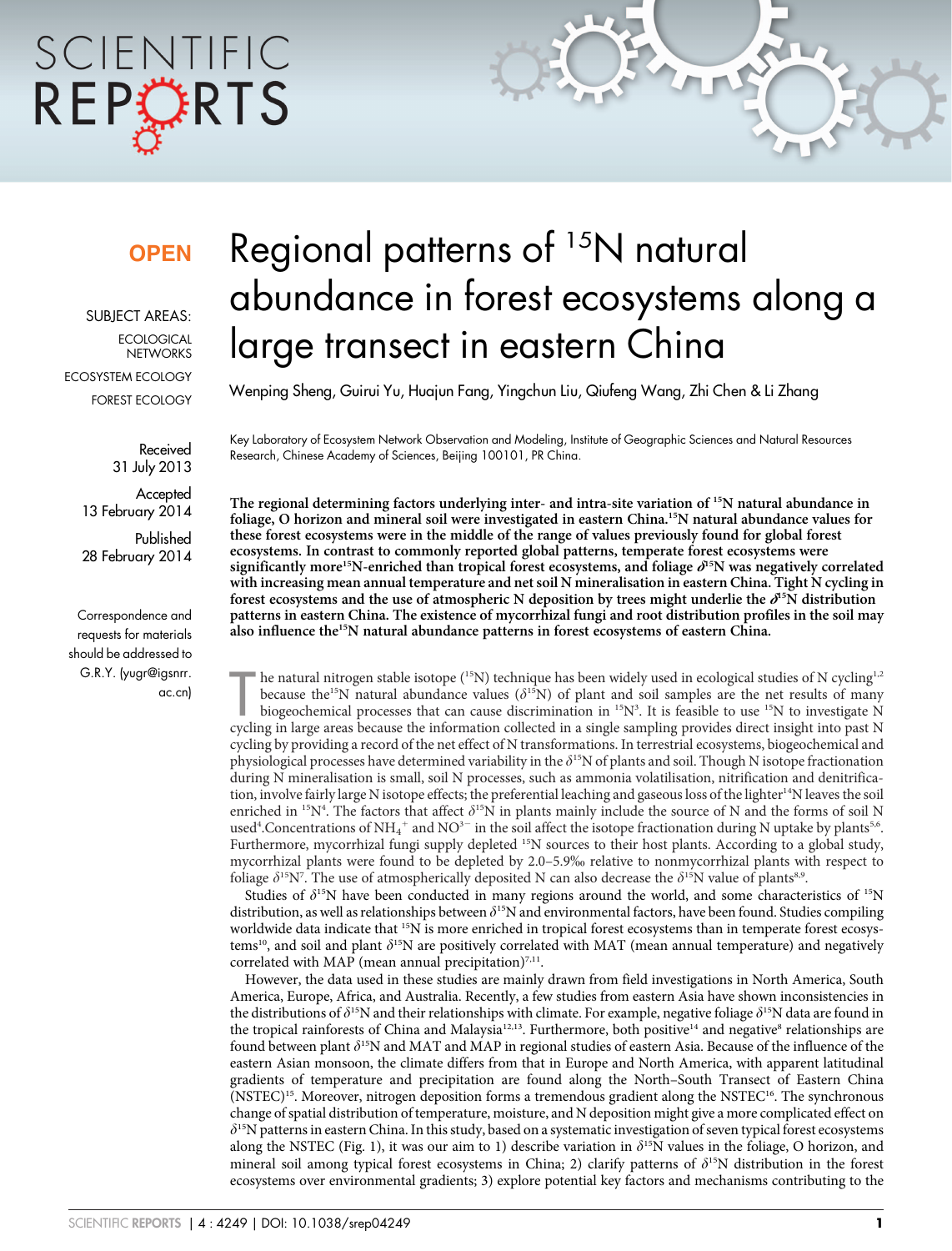



Figure 1 | Vegetation regionalisation and sampling sites in eastern China. The NSTEC is coloured and the different colours represent different vegetation types. The full names of the sampling sites are shown in Table 1. \*the map is created in the support of arcgis 9.3 (ESRI).

patterns. This study provides new insights into regional patterns of the natural abundance of<sup>15</sup>N isotopes in forest ecosystems in China.

#### Results

Frequency distribution of  $\delta^{15}N$  values in foliage, O horizons and **mineral soils.** The relative frequency distributions of  $\delta^{15}N$  values in foliage, O horizon and mineral soil samples in natural forest ecosystems along the NSTEC are shown in Fig. 2. Significant differences in  $\delta^{15}N$  values were observed among the different components of forest ecosystems in eastern China (F = 252.68,  $p$ )  $<$  0.001). Most foliage samples had negative  $\delta$ <sup>15</sup>N values, more than 80% of the values in O horizon samples were between  $-2\%$  and  $2\%$ , and the values of almost all mineral soil samples were between 4% and 8‰. The mean  $\delta^{15}N$  values in foliage, O horizon and mineral soil samples were  $-1.5 \pm 0.2\%$ ,  $-0.9 \pm 0.2\%$  and  $5.1 \pm 0.18\%$ , respectively; thus, in natural forest ecosystems in eastern China, live foliage biomass was depleted of <sup>15</sup>N, and mineral soil was enriched with <sup>15</sup>N.



Figure 2 | Relative frequency of natural  $\delta^{15}N$  in the foliage, O horizon, and mineral soil samples.



Figure 3 | N concentrations and  $\delta^{15}N$  values of the foliage in typical forest ecosystems in eastern China (sampling sites are arranged such that latitude increases from left to right).

Spatial distribution of  $\delta^{15}N$ . Fig. 3 shows the  $\delta^{15}N$  values of the foliage sorted according to latitude in eastern China ( $R^2 = 0.34$ , p  $= 0.015$ ), indicating a more regular pattern than the distribution of N concentrations. The mean values of foliage  $\delta^{15}N$  increased significantly from  $-4.2\%$  in the DHS subtropical monsoon evergreen broadleaved forest to 0.9% in the LS temperate coniferous and broadleaved mixed forest. However, the mean values of foliage  $\delta^{15}N$  decreased to  $-2.8\%$  in the boreal coniferous forest in DXAL. The  $\delta^{15}N$  values of the O horizon were slightly greater than the values of the foliage, increasing from  $-3.3\%$  to 2.6‰. Like the foliage, the  $\delta^{15}N$  values in the O horizon increased significantly with increasing latitude ( $R^2 = 0.30$ ,  $p = 0.043$ ). However, the statistical significance was weaker between  $\delta^{15}N$ values in the mineral soil and latitude.

Temperate forest ecosystems were significantly more 15N-enriched than tropical forest ecosystems (Fig. 4). The mean  $\delta^{15}N$  value for tropical forest foliage was  $-2.3\%$ , which was 1.6% lower than that



Figure 4 | Differences in  $\delta^{15}N$  between temperate and tropical forest ecosystems (statistically significant differences were set as  $p < 0.05$ ).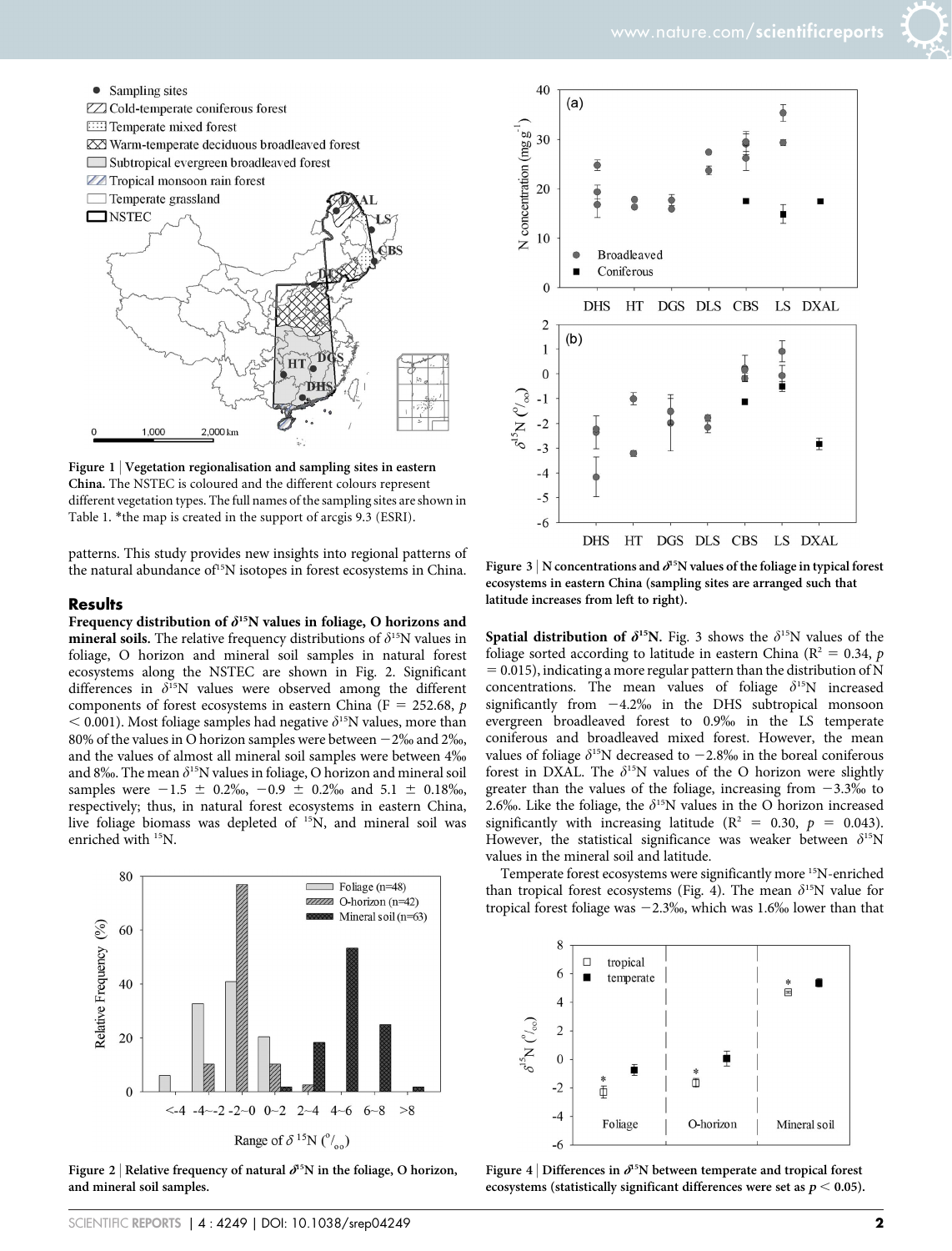of temperate forest foliage. The range of  $\delta^{15}N$  values was larger in the organic layer than in the soil mineral layer, and  $\delta^{15}N$  was 1.7% and 0.7% in O horizon and mineral soil, respectively.

The  $\delta^{15}N$  values increased with soil depth, and they increased sharply from the O horizon to the mineral soil. The  $\delta^{15}$  N values in the O horizon and mineral soil were distinctly different ( $F = 363.07$ ,  $p < 0.001$ ). The range of  $\delta^{15}N$  values among different sites decreased with increasing soil depth, from 3.9% in the top sampled layer to 2.2% at 40 cm below the ground surface (Fig. 5a). Moreover, the mean N concentration decreased from the upper O horizon to the lower mineral soil horizons (Fig. 5b). Similar to the variation in  $\delta^{15}N$ values, differences in N concentrations between the O horizon and mineral soil were significant (F = 245.31,  $p < 0.001$ ).

Effect of environmental variations on  $\delta^{15}N$ . There was clear latitudinal zonality in the distribution of environmental factors in eastern China, such as the MAT, MAP, and N deposition (Table 1). It was clear that environmental variation exerts an obvious effect on foliage  $\delta^{15}N$  values (Fig. 6). However, these effects decreased as the depth increased because the range of soil  $\delta^{15}N$  values across sites diminished with increasing depth (Fig. 5). Foliage  $\delta^{15}N$  values were more dramatically influenced by nitrogen deposition than by climate factors. As analysed by step regression, N deposition was the key environmental variation determining the<sup>15</sup>N distribution in eastern China (F = 9.775,  $p = 0.007$ ).

Foliage  $\delta^{15}N$  values increased dramatically with increasing N concentrations in eastern China (Fig. 7a). Similarly, N concentrations and  $\delta^{15}N$  values were positively correlated with the O horizon, although this relationship was not statistically significant. In contrast,  $\delta^{15}N$  values in the mineral soil exhibited a negative relationship with N concentrations ( $R^2 = 0.199$ ,  $p = 0.043$ ). However, we detected no pattern in  $\delta^{15}N$  differences between the upper (0–10 cm) and lower soil layers (10–40 cm) of the mineral soil when plotted against the variation of the mineral soil N concentrations. Thus, the relationship between  $\delta^{15}N$  and N concentrations in the soil layers was driven by the soil depth.

Foliage  $\delta^{15}N$  values decreased significantly with the net soil N mineralisation rate in eastern China (no data in DGS) (Fig. 7b). However, there was no significant correlation between  $\delta^{15}N$  values and the net soil N mineralisation rate in the O horizon and mineral soil layers in forest ecosystems in eastern China.

#### **Discussion**

A meta-analysis study has indicated that the  $\delta^{15}N$  values for plant tissues and bulk soils are generally between  $-10\%$  and  $+15\%$  in forest ecosystems<sup>17</sup>.  $\delta$ <sup>15</sup>N values of mature forest ecosystems in eastern China occupied the middle of this range  $(-4.2\%$  to 8.4‰). The

values of foliage  $\delta^{15}N$  ranged from  $-4.2\%$  to  $+0.9\%$ , which is less than the average value of foliage  $\delta^{15}N$  from worldwide studies<sup>7,11</sup>. In agreement with broadly observed patterns<sup>18,19</sup>, foliage and O horizon samples from mature forest ecosystems in eastern China were significantly depleted in <sup>15</sup>N relative to mineral soils (Fig. 2), and  $\delta^{15}N$ values increased with soil depth (Fig. 5a).  $\delta^{15}$ N values in soil surface samples are lower than further down in the soil because litterfall imports 15N-depleted N onto the soil surface. Another possible explanation of this pattern is that plants discriminate against <sup>15</sup>N during N uptake<sup>19</sup>. In addition, the enrichment of <sup>15</sup>N in deeper soils may be the result of discrimination against 15N during mineralisation and the loss of 15N-depleted nitrogen from soils due to root uptake, nitrate leaching and denitrification<sup>4,18</sup>.

 $\delta$ <sup>15</sup>N values increased with increasing latitude along the NSETC in eastern China (Fig. 3). However, in contrast to the meta-analysis by Martinelli et al.<sup>10</sup>, temperate forest ecosystems were significantly more15N-enriched than tropical forest ecosystems (Fig. 4). The average value of foliage  $\delta^{15}N$  in the subtropical forest ecosystems was negative and approximately 6% lower than the summarised worldwide value, but it was similar to the value of temperate forest ecosystems in the worldwide synthesis<sup>10</sup>. The average value of foliage  $\delta^{15}N$ was  $-0.7%$  in the temperate forest ecosystems in east China, which was 2.1% higher than the average value from the worldwide data synthesis. The investigation in the Hainan islands, at the south end of the NSTEC, demonstrated that the foliage  $\delta^{15}N$  there is between  $-2.8\%$  and  $-2.0\%$ <sup>13</sup>, similar to the values in our study. Nevertheless, in the tropical forest ecosystem in Malaysia, the foliage  $\delta^{15}$ N shows an even lower negative value<sup>12</sup>. Our results show that the foliage  $\delta^{15}N$  values varied significantly with climate in eastern China (Fig. 6). In contrast to the global results indicating that foliage  $\delta^{15}N$ values increase with decreasing MAP and increasing MAT<sup>7,11</sup>, foliage  $\delta$ <sup>15</sup>N values were negatively correlated with both MAP and MAT in forest ecosystems along the transect in eastern China (Fig. 6). We propose several potential mechanisms to explain the  $\delta^{15}N$  patterns along the NSTEC.

First, the foliage  $\delta^{15}N$  values may be controlled by the available inorganic N sources and the ratio of  $\mathrm{NO_3}^-$  to  $\mathrm{NH_4}^+$  in soils in eastern China. Higher temperatures promote microbial activity and enhance both mineralisation and nitrification rates. Net N mineralisation rates are generally higher in subtropical and tropical forest soils than in temperate forest soils, and nearly all nitrogen that is mineralised in these systems is immediately nitrified. For example, soil  $\mathrm{NH}_4{}^+$ accounts for more than 88% of the total inorganic N in the forest ecosystem at CBS<sup>20</sup>, while nitrification represents close to 80% of the net mineralisation in subtropical monsoon forest ecosystems at  $DHS<sup>21</sup>$ . Nitrification is associated with fairly large isotope effects<sup>22</sup>, and some studies have reported that<sup>15</sup>N in  $NH_4^+$  is more enriched



Figure 5 | Variations in  $\partial^5N$  values and N concentrations from the O horizon to a 40 cm mineral soil depth at the different sampling sites.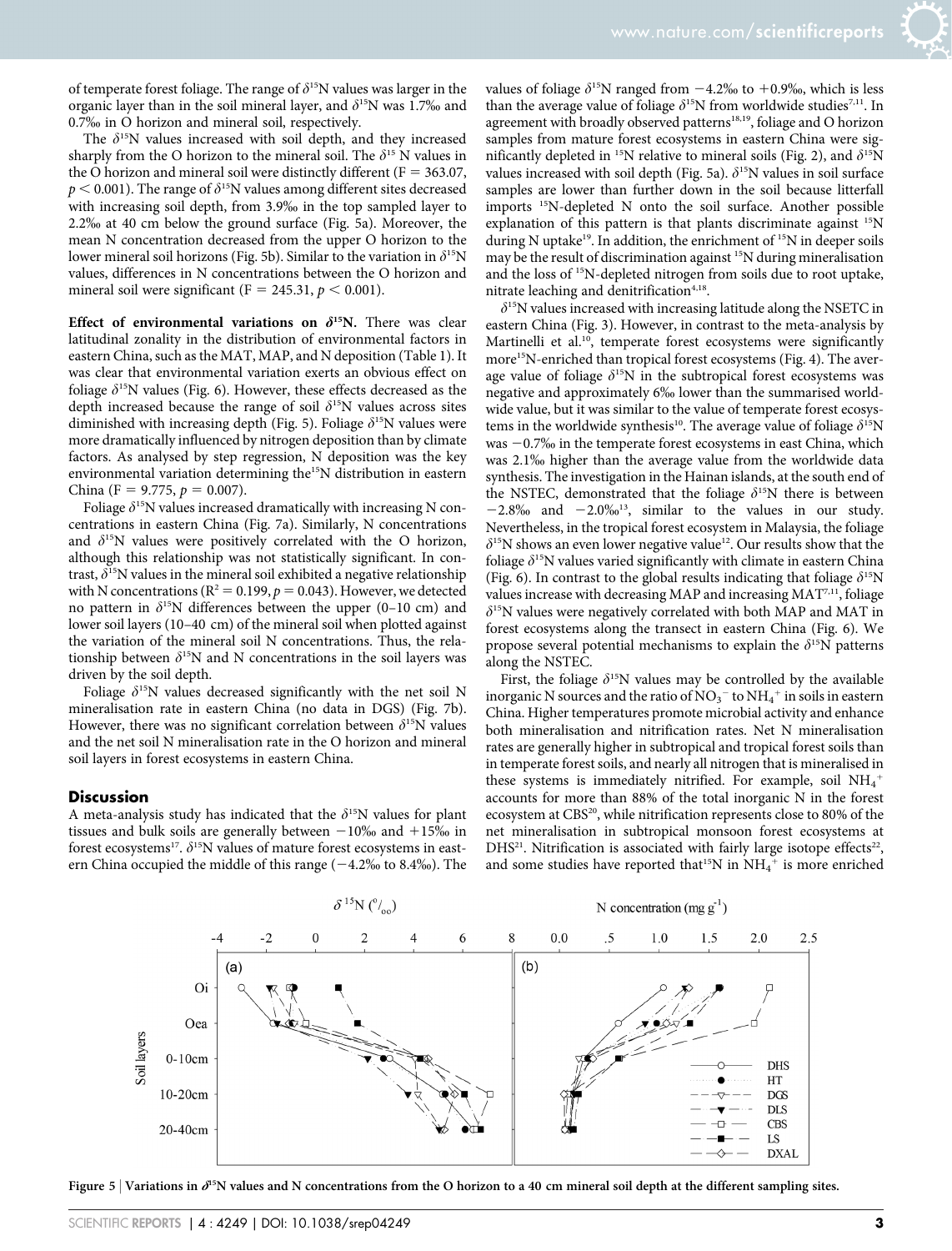| Forest research        |                                                       | Elevation | $MAT^{\alpha}$ | MAP <sup>b</sup> | ANDF <sup>c</sup>                                                                 | ANNM <sup>d</sup> |                                       |                                                              | Dominant broadleaved                                                                |
|------------------------|-------------------------------------------------------|-----------|----------------|------------------|-----------------------------------------------------------------------------------|-------------------|---------------------------------------|--------------------------------------------------------------|-------------------------------------------------------------------------------------|
| station                | Location                                              | (m)       | $(^{\circ}C)$  | (mm)             | (kg N ha <sup>-1</sup> a <sup>-1</sup> ) (kg N ha <sup>-1</sup> a <sup>-1</sup> ) |                   | Soil type                             | Forest type                                                  | species                                                                             |
| Dinghushan<br>(DHS)    | 23.2°N, 112.5°E                                       | 300       |                | 22.2 1771.1      | 29.5                                                                              | 164.1             | Lateritic red<br>soil, yellow<br>soil | Subtropical<br>monsoon<br>evergreen<br>broadleaved<br>forest | Schima superba,<br>Castanopsis<br>Chinensis, Syzygium<br>jambos                     |
| Huitong (HT)           | 26.7°N, 109.4°E                                       | 427       |                | 15.6 1393.6      | 10.9                                                                              | 134.7             | Lateritic red<br>soil, yellow<br>soil | Subtropical<br>evergreen<br>broadleaved<br>forest            | Machilus pauhoi,<br>Castanopsis fragesii                                            |
| Dagangshan<br>(DGS)    | 27.5°N, 114.5°E 652                                   |           |                | 17.0 1633.7      | 9.0                                                                               | 59.5              | Yellow soil                           | Subtropical<br>evergreen<br>broadleaved<br>forest            | Schima argentea,<br>Elaeocarpus sylvestris                                          |
| (DLS)                  | Donglingshan 42.0°N, 115.4°E 1100                     |           |                | 6.6 508.9        | 14.1                                                                              | 70.8              | Cinnamon<br>soil                      | Temperate<br>deciduous<br>broadleaved<br>forest              | Quercus liaotungensis,<br>Betula dahurica                                           |
| (CBS)                  | Changbaishan $42.4^{\circ}$ N, 128.1 $^{\circ}$ E 738 |           |                | 3.0 714.1        | 2.7                                                                               | 63.2              | Dark brown<br>forest soil             | Temperate mixed<br>forest                                    | Pinus koraiensis, Tilia<br>amurensis, Quercus<br>mongolica, Fraxinus<br>mandshurica |
| Liangshui (LS)         | 47.1°N, 127.5°E 703                                   |           | 1.1            | 663.6            | 7.0                                                                               | 49.3              | Dark brown<br>forest soil             | Temperate mixed<br>forest                                    | Pinus koraiensis, Betula<br>costata, Tilia<br>amurensis                             |
| Daxinganling<br>(DXAL) | 50.8°N, 121.5°E 898                                   |           |                | $-5.6$ 525.8     | 1.3                                                                               | 71.7              | Brown<br>coniferous<br>forest soil    | Boreal coniferous<br>forest                                  | Larix gmelinii                                                                      |

a MAT: Mean annual temperature is the average from 1985 to 2008, from the database of the Chinese Ecosystem Research Network (CERN).

b MAP: Mean annual precipitation is the average from 1985 to 2008, from the database of the Chinese Ecosystem Research Network (CERN).

ANDF: Annual nitrogen deposition flux was measured by the ion-exchange column method in Sheng<sup>16</sup>. The ANDF value at LS comes from its nearest forest research station MES (200 km, southwest). The ANDF value at DLS comes from Zhang et al.40.

 $\mathrm{d}\mathrm{ANNM}$ : Annual net nitrogen mineralisation comes from Zhou $\mathrm{d}\mathrm{N}$ 

Table 1 <sup>|</sup> Characteristics of the sampling sites

than that in  $NO_3^-$  in soil solutions<sup>20,23</sup>.<sup>15</sup>N enriched  $NH_4^+$  is available for absorption by plants before it has been nitrified in N-limited conditions<sup>24</sup> in the north of the NSTEC. The<sup>15</sup>N-depleted  $NO_3^$ would also be used by plants rather than left from the ecosystem in the south of the NSTEC because the N cycle is in stage 1 according to the concept of N saturation<sup>25</sup>. Therefore, the foliage  $\delta^{15}N$  increased from south to north along the NSTEC and was negatively correlated with the increasing MAT (Fig. 6) and net soil N mineralisation (Fig. 7).

Second, in recent decades, the biogeochemical cycling of nitrogen has been fundamentally changed by atmospheric N deposition as a result of fossil fuel consumption, the emission of industrial waste gases, excessive fertiliser application, and rapid development of animal husbandry<sup>26</sup>. Fossil fuel emissions have depleted<sup>15</sup>N in the nitrate

deposition over the past decade, as revealed by the  $\delta^{15}N$  values in a 100-m-long ice core<sup>27</sup>. Because ammonia volatilisation is a highly fractionating process and produces much<sup>15</sup>N-depleted  $NH<sub>3</sub><sup>27</sup>$ , the  $\delta^{15}$ N values of deposited ammonium are usually negative. For instant, Xiao & Liu<sup>28</sup> reported that the mean  $\delta^{15}N$  values of nitrate and ammonium in wet deposition at seven different sites around the world (including the Chinese city Guiyang) were  $-1.9\%$  and  $-5.0\%$ , respectively. Studies of five sites in the North China Plains found that the mean values of nitrate and ammonium in rainfall were  $-2.5\%$  and  $-1.2\%$ , respectively<sup>29</sup>. In Guangzhou, the provincial capital of Guangdong, the annual values of nitrate and ammonium in wet deposition were  $-0.7\%$  and  $-7.3\%$ , respectively<sup>30</sup>. The moss  $\delta^{15}$ N, which was assumed to be an integrator of the isotopic signatures of atmospheric N sources, also indicated that the  $\delta^{15}N$  of



Figure 6 | Relationships between foliage  $\partial^{15}N$  values and environmental factors (temperature, precipitation, and N deposition).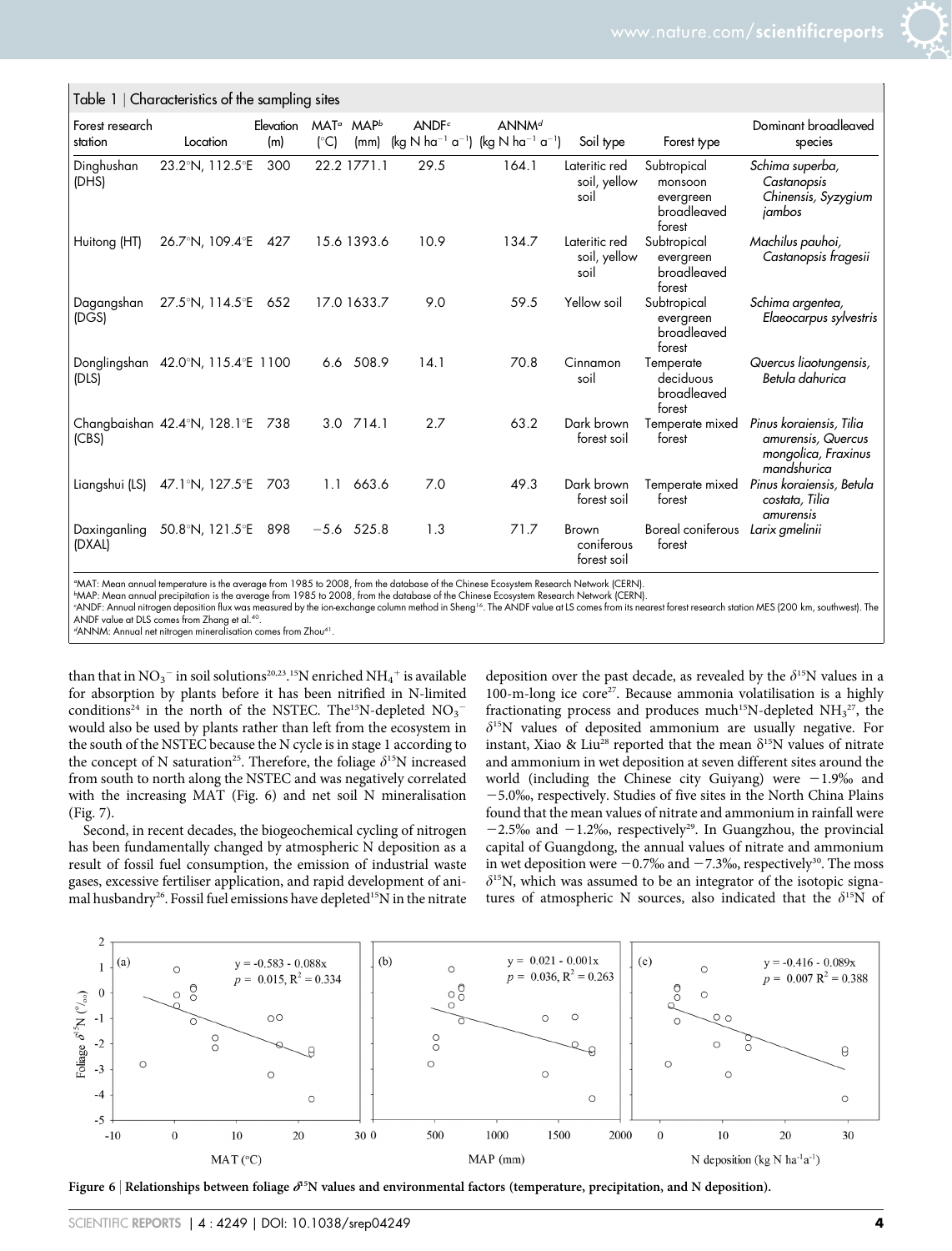

Figure 7 | Relationships between foliage  $\delta^{15}N$  values, N concentrations and net N mineralization.

atmospheric N in the urban areas, rural areas and forests of southern China were, on average  $-7.5\%$ ,  $-3.4\%$  and  $-0.8\%$ , respectively<sup>31</sup>.

Given that the N deposition increased more than threefold from north to south in eastern China and that ammonium is the dominant form of N deposition in eastern China<sup>16</sup>, it appears that the <sup>15</sup>Ndepleted N input in tropical forest ecosystems is higher than that in temperate forest ecosystems. Plants grown in areas of heavier atmospheric N deposition have much lower  $\delta^{15}N$  values, likely as a result of absorbing more 15N-depleted inorganic N sources through their roots or stomata<sup>9,25</sup>. In our study, the influence of N deposition on foliage  $\delta^{15}N$  patterns is reflected by the significant negative relationship between the foliage  $\delta^{15}N$  values and atmospheric nitrogen deposition (Fig. 6). This negative relationship has also been observed in a forest ecosystem along an urban-rural gradient<sup>32</sup>. The intensified N deposition is also thought to be the reason why the relationship between  $\delta^{15}N$  and MAT along a grass transect in eastern China is inconsistent with the global pattern<sup>8</sup>. The difference in atmospheric N deposition is likely to be a crucial contributor to the pattern of foliage <sup>15</sup>N signatures in eastern China.  $\delta^{15}N$  data from tree rings show a significant decline from 2.1% to  $-1.5$ % over the past 60 years, giving further evidence that N deposition decreased  $\delta^{15}N$  patterns along with the available  $N^{25}$ . However, in contrast to Europe and America<sup>33-35</sup>, the history of ecosystem in eastern China suffering anthropogenically elevated N deposition is short, for the reason that enormous development of the economy began in 1980s in China. The high N deposition has not enriched  $^{15}N$  by increasing N losses in N-rich sites. Therefore, the impact of N deposition flux to the 15N natural abundance remains negative in the natural ecosystems in China.

Third, the existence of mycorrhizal fungi may have distorted the vertical pattern in the surface soil and depleted foliage<sup>15</sup>N at DXAL (Fig. 3, 5). The growth of trees and shrubs is often strongly N-limited because soils typically contain large amounts of organic N and low concentrations of inorganic  $N^{36,37}$ . One way for plants to relive this N limitation is to take up amino acids from the soil through symbiotic fungi<sup>18,38</sup>. The N transfer from mycorrhizal fungi to their hosts is<sup>15</sup>Ndepleted because of fractionation during metabolic processes and selective retention of specific N compounds by the fungus, as evidenced by fungal N enrichment of 3-11% relative to the host plant N4,19. The existence of mycorrhizal fungi could explain the low foliage  $\delta$ <sup>15</sup>N and the distorted vertical pattern in the surface soil at DXAL. The presence of mycorrhizal fungi was shown to be one of the most important reasons for the enrichment of foliage  $\delta^{15}N$  from south to north along a transect in forest ecosystems in Finland<sup>3</sup>. Analyses based on worldwide data also indicate that plants infected by

mycorrhizal fungi are depleted in foliage  $\delta^{15}N$  by almost 6‰ relative to non-mycorrhizal plants<sup>7</sup>.

Finally, the root distribution in the soil profiles according to different site conditions might contribute to the differences in foliage  $\delta^{15}$ N. Trees with shallower roots might absorb more <sup>15</sup>N-depleted N because soil  $\delta^{15}N$  increases with the soil depth (Fig. 5). Moreover, differences in root distributions might be caused by variation in edaphic conditions, regardless of the plant species. For example, the root soil is only 20 to 30 cm deep at DXAL due to the existence of a permanent frozen layer, while soft soil, which is good for the growth and development of plant roots, is more than 100 cm deep at CBS. Differences due to plant species appear to be small in eastern China. The range of foliage  $\delta^{15}N$  was 5.1% in our study, while the range of foliage  $\delta^{15}N$  for a single tree species was also 5.0% in a narrower region in eastern China<sup>14</sup>.

#### Methods

Site description. The north-south transect of eastern China (NSTEC) extends from Hainan island to China's northern border, ranging from  $108^{\circ}E$  to  $118^{\circ}E$  at latitudes less than 40°N, and from 118°E to 128°E at latitudes equal to or greater than 40°N. The transect includes 25 provinces and covers nearly one third of the land area in China (Fig. 1). A vegetation sequence is distributed along the NSTEC, which includes cold-temperate coniferous forest, temperate mixed forests, warm-temperate deciduous broadleaved forest, subtropical evergreen coniferous forest, evergreen broadleaved forest and tropical rainforest from north to south. The NSTEC is driven mainly by thermal conditions, with gradients of precipitation, atmospheric nitrogen deposition and land use intensity, and it provides an ideal platform to research carbon, nitrogen and water cycles of forest ecosystems in East Asia's monsoon region<sup>39</sup>. Along the NSTEC, we chose seven forests to characterise  $\delta$ <sup>15</sup>N values of different components of China's typical forest ecosystems, which included Dinghushan (DHS), Huitong (HT), Dagangshan (DGS), Donglingshan (DLS), Changbaishan (CBS), Liangshui (LS), and Daxinganling (DXAL) (Fig. 1). The specific characteristics of the sampling sites are described in Table 1.

Sample collection. From July to August 2008, foliage, litter, and mineral soil samples were collected in the seven representative forest ecosystems from north to south along the NSTEC. To eliminate any systematic deviation, only non-leguminous predominant species were selected as samples to characterise the representative forest ecosystems. Three mature individual trees of each dominant species with mid-range diameter at breast height were randomly selected in each of the forest stands for collecting foliage samples. Each tree was open-grown, with full southern sun exposure. Fully mature leaves were sampled from the tips of south-facing branches in the lower crown of each tree by a tall tree trimmer. Foliage samples were collected from three individuals of each plant species and then combined into one sample.

Three sets of litter samples, comprising the  $O_i$  horizon and the  $O_{ea}$  horizon, were randomly sampled with a trowel within a 5 cm radius. In addition, three sets of mineral soil profile samples (5–6 m apart) were collected from three depths (0–10, 10–20, and 20–40 cm) with a 5 cm diameter auger. To reduce the impact of spatial heterogeneity, the soil at each depth was collected from three cores (holes, approximately 0.5–1.0 m apart) using a soil corer for each set of samples.

Foliage and litter samples were dried to constant weight at 65  $^{\circ} \textrm{C}.$  Mineral soils were air dried at room temperature and then sieved through a 2-mm sieve to remove roots,